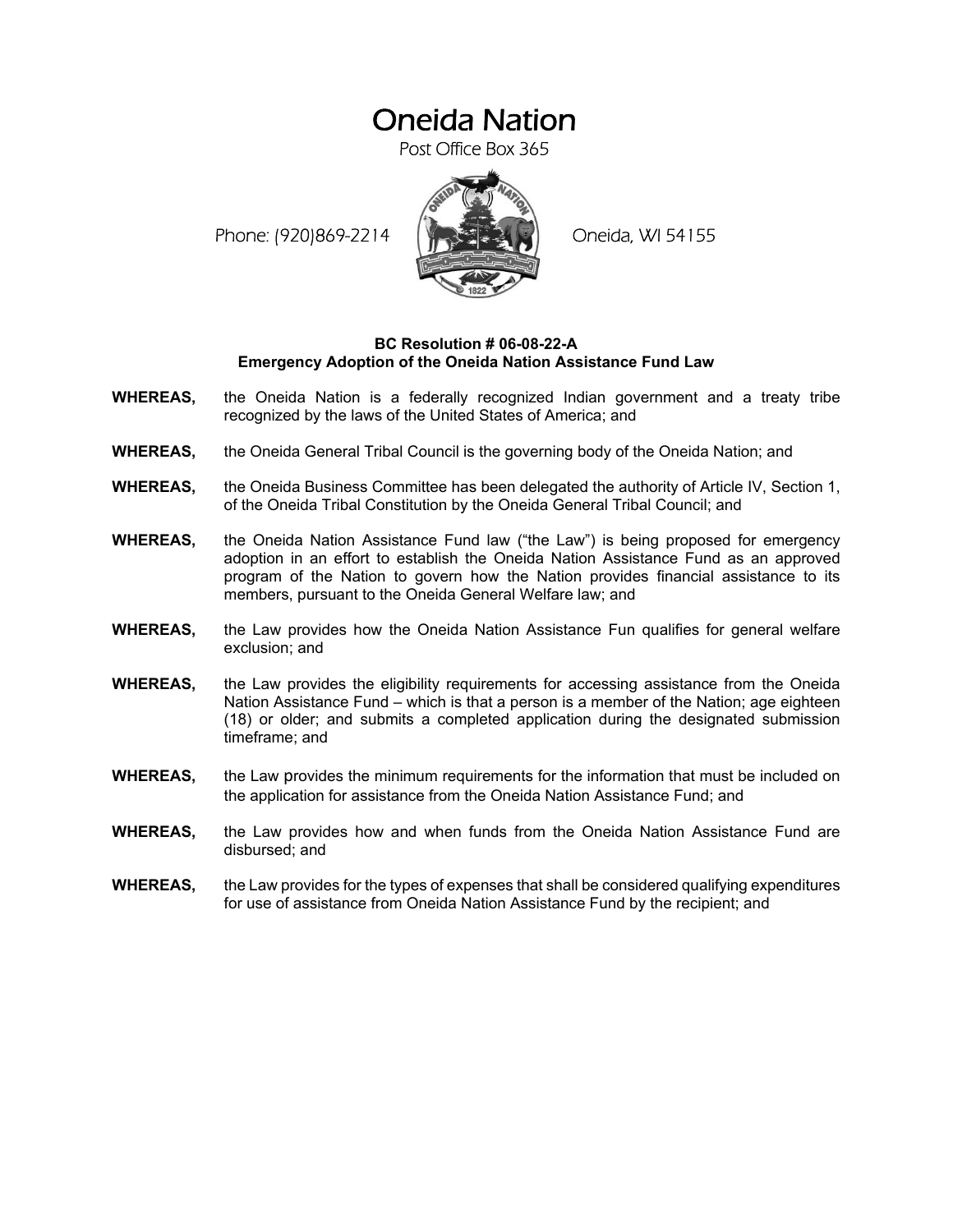- **WHEREAS,** the Law provides information on the funding source and who determines that amount of available funding to an eligible participant; and
- **WHEREAS,** the Law provides that the Trust Enrollment Department is the department that has the responsibilities to administer the Oneida Nation Assistance Fund; and
- **WHEREAS,** the Legislative Procedures Act authorizes the Oneida Business Committee to enact legislation on an emergency basis when legislation is necessary for the immediate preservation of the public health, safety, or general welfare of the Reservation population, and the adoption of the legislation is required sooner than would be possible under the Legislative Procedures Act; and
- **WHEREAS,** emergency adoption of legislation is effective for a period of six (6) months, renewable by the Oneida Business Committee for an additional six (6) month term; and
- **WHEREAS,** on March 12, 2020, Chairman Tehassi Hill signed a *Declaration of Public Health State of Emergency* regarding COVID-19 which declared a Public Health State of Emergency for the Nation until April 12, 2020, which was subsequently extended by the Oneida Business Committee until July 22, 2022, through the adoption of the following resolutions: BC-03- 26-20-A, BC-05-06-20-A, BC-06-10-20-A, BC-07-08-20-A, BC-08-06-20-A, BC-09-09-20- A, BC-10-08-20-A, BC-11-10-20-A, BC-12-09-20-D, BC-01-07-21-A, BC-02-10-21-A, and BC-03-10-21-D, BC-05-12-21-A, BC-06-23-21-B, BC-07-28-21-N, BC-09-22-21-A, BC-11- 24-21-F, BC-01-12-22-B, BC-03-23-22-A, BC-05-11-22-E; and
- **WHEREAS,** the COVID-19 pandemic has resulted in vast negative economic effects that has affected the ability of members of the Nation to meet their general welfare needs; and
- **WHEREAS,** the emergency adoption of this Law is necessary for the preservation of the general welfare of the Reservation population, as the Law shall assist in addressing the economic needs of the Reservation population during the public health crisis that has resulted from the COVID-19 pandemic by allowing the Nation to establish and operate the Oneida Nation Assistance Fund to provide assistance to members of the Nation in accordance with the Oneida General Welfare law; and
- **WHEREAS,** observance of the requirements under the Legislative Procedures Act for adoption of this Law would be contrary to public interest since the Nation is currently experiencing the vast economic effects of the COVID-19 pandemic, and the process and requirements of the Legislative Procedures Act cannot be completed in time to ensure that the Law can be adopted to best assist members of the Nation in meeting their general welfare needs during this COVID-19 pandemic; and